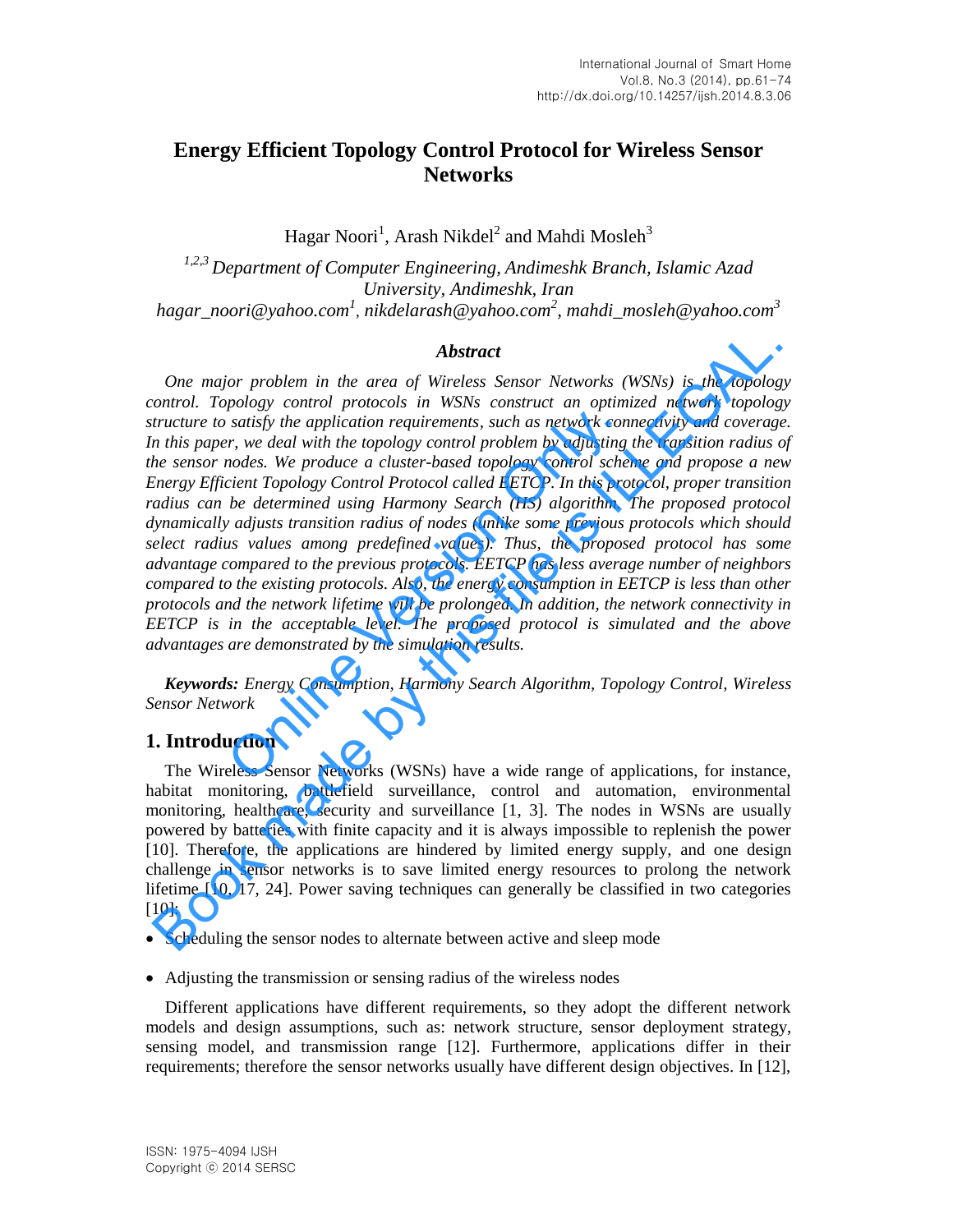these design objectives summarized such as: maximizing network lifetime, sensing coverage, and network connectivity.

One major problem in the area of WSNs is the topology control. Topology control protocols in WSNs construct an optimized network topology structure to satisfy the application requirements, such as network connectivity and coverage [12]. Choosing appropriate topology for a sensor network has much effect on networks performance, especially considering power consumption and lifetime network [19]. In this paper, we deal with the topology control problem by adjusting the transition radius of the sensor nodes. We produce a cluster-based topology control scheme, and propose a new Energy Efficient Topology Control Protocol called *EETCP*. In this protocol, proper transition radius can be determined using Harmony Search (HS) algorithm.

The remaining of the paper is organized as follows: In section 2 we present the related work in the context of topology control in WSNs. In Section 3 we illustrate the harmony search algorithm briefly. Section 4 presents the model and the assumptions made and Section 5 describes the proposed algorithm. Section 6 presents some simulation results and evaluates the algorithm for different sensor field deployments. The paper concludes with Section 7.

## **2. Related Works**

So far, many protocols have been introduced for topology control in WSNs. Topology control protocols are divided into homogeneous and heterogeneous topology control protocols [19]. In homogeneous topology control, all network nodes use the same transition radius and topology control problem is to find a minimum value for transition radius considering the network characteristic such as network connectivity and coverage [19]. Homogeneous mode (*HOM*) [20] and *COMPOW* [15] are two examples of these methods. The basic idea in *COMPOW* is to apply a uniform transmission power to all sensor nodes, and minimize the power without decreasing network connectivity [12]. When the sensor nodes are uniformly deployed, *COMPOW* can have a good performance. But, when the sensor nodes are not uniformly deployed, the efficiency of *COMPOW* decreases, because some nodes will lead all nodes to use large transmission range, which results in more energy consumption [12]. In Social of presents of the paper concluded for the paper concluded for the paper concluded for the paper concluded for the paper concluded cools are divided into homogeneous and heterogeneous top mogeneous topology cont

In heterogeneous topology control, the sensor nodes can have non uniform transition radius [19]. In this group, protocols with information used for making topology are divided into three subgroups. The first subgroup consists of methods based on location. In this subgroup, nodes are informed of their location. Rodoplu and Ming (*R&M*) [18] and Local Minimum Spanning Tree (*LMST*) [11] are two examples of these methods. The second subgroup consists of methods based on orientation. In these methods, nodes don't have exact information of their location, but they can identify direction of their neighbors. Protocol Cone Based Topology Control (*CBTC*) [22] is an example of these methods. Third subgroup is methods based on neighbors. In these methods, nodes have limited information about their neighbors. This information consists of ID number, and distance or quality of node's neighbors. Extreme Topology Control (*XTC*) [23] and *k*-neighbors (*Kneigh*) [4] are examples in this group. External to the context of topology control in WSNs. In section 2 we present the relate<br>
The remaining of the paper is organized as follows: In section 2 we present the relate<br>
arch of the context of topology control in WS

Radius Adaptation Algorithm-2 Level (*RAA-2L*) is another topology control protocol. In this protocol, each node chooses one of two transition radius  $R_S$  or  $R_W(R_W < R_S)$  [21]. If a node with transition radius of  $R_W$  could communicate with a neighbor with transition radius  $R_S$ , it chooses the transition radius  $R_W$ , else it chooses the transition radius  $R_S$ . In Radius Adaptation Algorithm-3 Level (*RAA-3L*), each node chooses one of three transition radius: *Rt*,  $R_S$  or  $R_W$  $(R_W < Rt < R_S)$ . In our previous work [7], we proposed a Genetic Algorithm-based Topology Control protocol for wireless sensor networks called *GATC*. Like the *GATC*, the proposed protocol in this paper is based on *RAA-3L*, but has less overhead.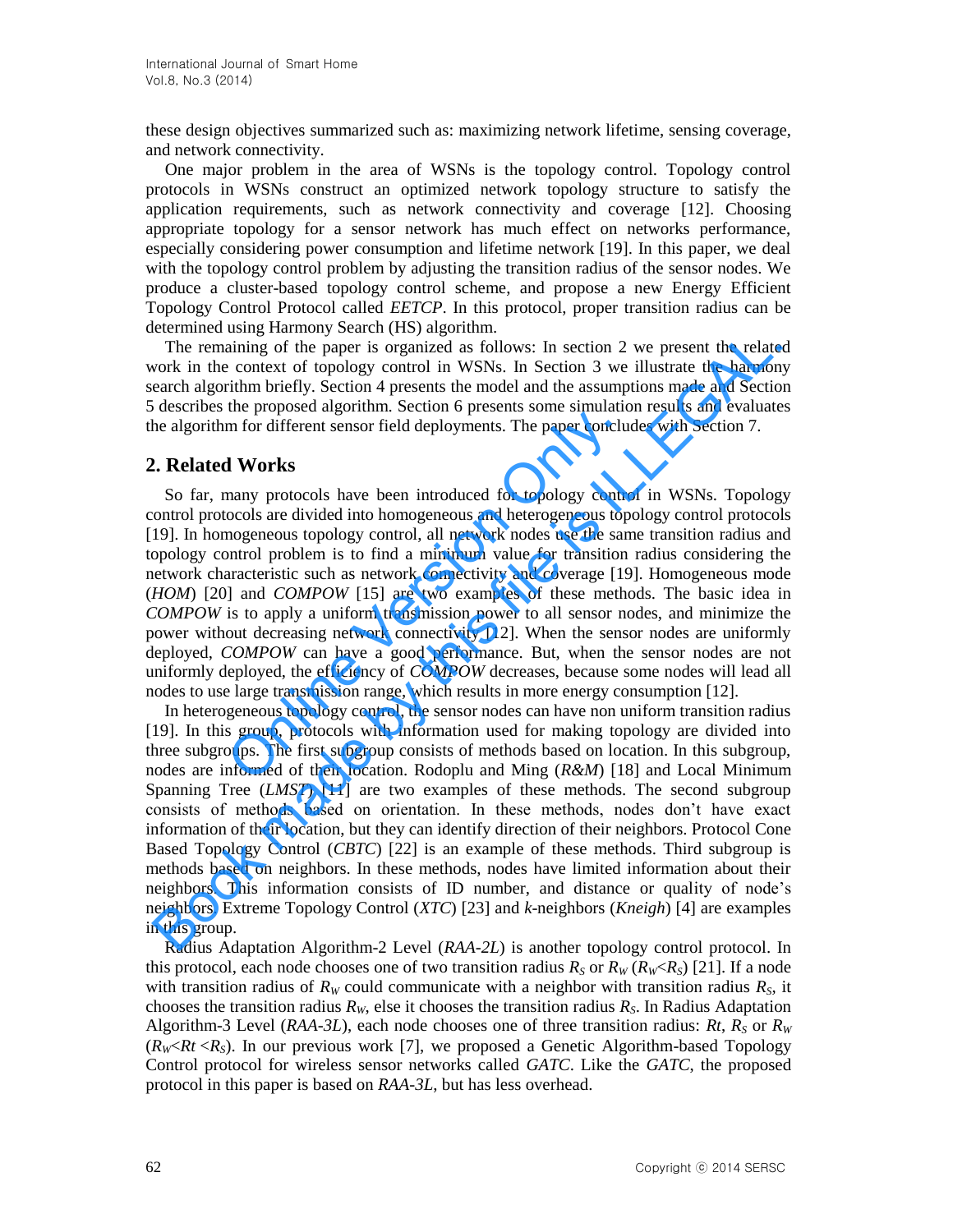# **3. Harmony Search Algorithm**

HS algorithm, originated by Geem *et al.*, [6], is based on natural musical performance processes that occur when a musician searches for a better state of harmony [2, 16, 14]. HS has several advantages with respect to traditional optimization techniques such as the following [2]:

- HS imposes fewer mathematical requirements.
- HS is free from divergence.
- HS does not require initial value settings of the decision variables, thus it may escape the local optima.
- HS can handle both discrete and continuous variables.
- The HS algorithm optimization procedure consists of the following five steps [2] [16] [14]:

Step 1: Problem and algorithm parameter initialization

Step 2: Harmony memory initialization and evaluation

Step 3: New Harmony improvisation

Step 4: Harmony memory update

Step 5: Termination criterion check

We give the pseudo-code for HS algorithm as follows [14]:



# **4. The Network Model and the Assumptions**

In this section, we present the network model and the assumptions used in this paper.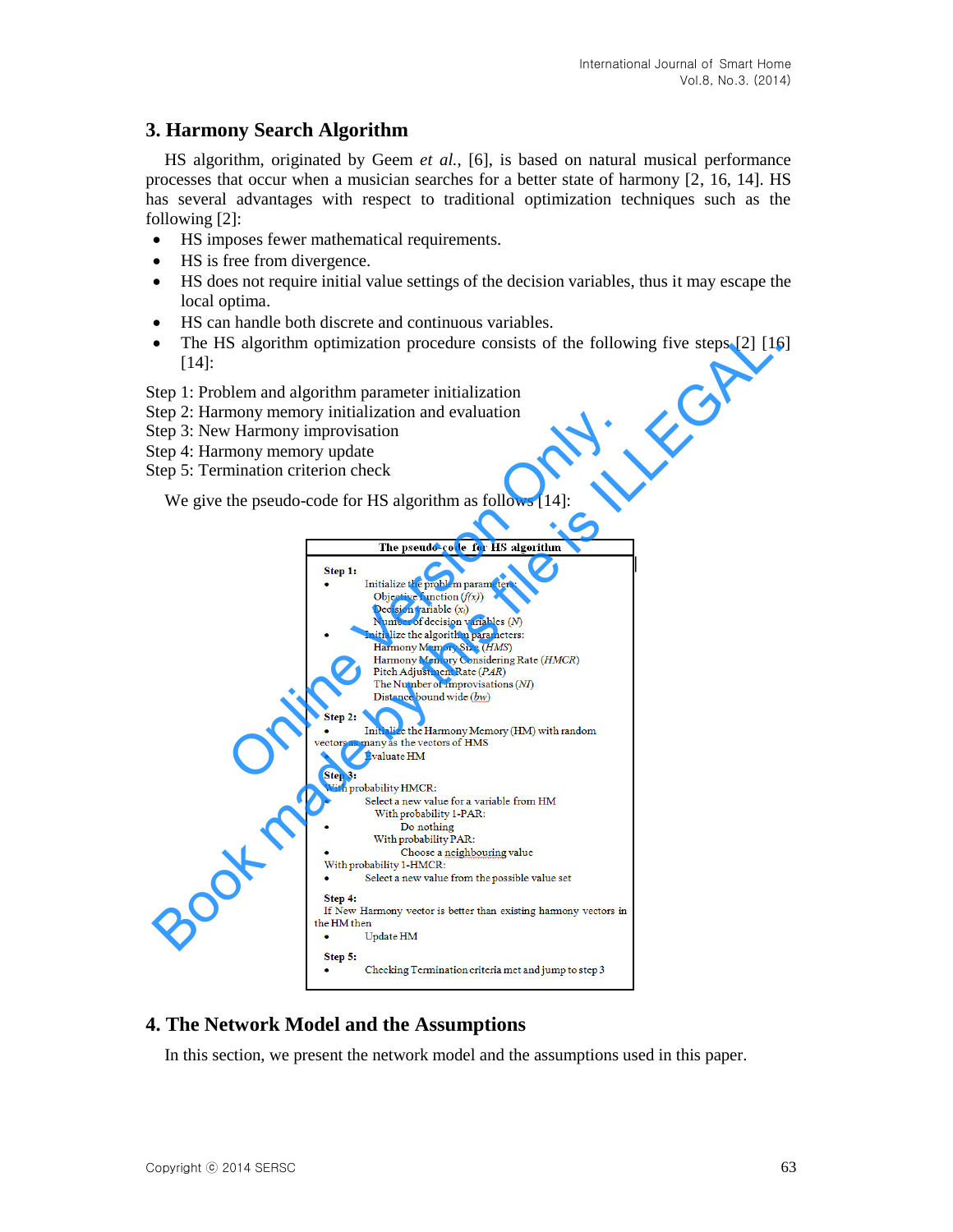# **4.1. Adjustable Transition Radius**

Define that the sensor set is  $S = \{n_1, n_2, n_3, ..., n_n\}$  and the transition radius set is  $R_T = \{R_1, R_2, R_3, \ldots, R_n\}$ , where  $R_i$  is the transition radius of node  $n_i$ .

We assume that each sensor node ni has adjustable transition radius which can be between a minimum and a maximum transition radius:

- *Rmin*: transition radius with minimum power
- *Rmax*: transition radius with maximum power
- $R_i$ : selective transition radius of node  $n_i$

The value of  $R_i$  should be between the  $R_{min}$  and  $R_{max}$  ( $R_{min} \le R_i \le R_{max}$ ). Value of the transition radius  $R_{min}$  and  $R_{max}$  will be calculated based on Rt. Value of transition radius Rt is determined proportional to the network density [20].

When the distance of both nodes is less than *Rmax*, we assume they are neighbor. Each node has three different neighbor sets. Sets of *Amin*, *A<sup>T</sup>* and *Amax* are obtained by (1):  $\forall n_i, n_i \in S = \{n_1, n_2, n_3, \dots, n_n\}$ ,  $i \neq j$  : (1)

in, 
$$
n_i \in S = \{n_1, n_2, n_3, ..., n_n\}
$$
,  $i \neq j$  : (1)  
\n
$$
\begin{cases}\nn_j \in A_{min}(n_i) & \text{if } Dis \ (n_i, n_j) \le R_{min} \\
n_j \in A_{min}(n_i) & \text{if } R_{min} < Dis \ (n_i, n_j) \le R_i \\
n_j \in A_{max}(n_i) & \text{if } R_i < Dis \ (n_i, n_j) \le R_i\n\end{cases}
$$
\nIn (1),  $Ax (n_y)$  shows the  $Ax$  set of node  $n_y$ , and  $Dis(n_j, n_i)$  is the di  
\nand  $n_j$ . Therefore, for each node  $n_i \in S = \{n_1, n_2, n_3, ..., n_n\}$ :  
\n
$$
A_{max}(n_i) \cup A_T(n_i) \cup A_{min}(n_i) = All neighbors of node n_i
$$
 (2)  
\n
$$
A_{max}(n_i) \cap A_T(n_i) \cap A_{min}(n_i) = \{\}
$$
 (3)  
\n
$$
i \in \text{define the number of links for the sensor network:}
$$
\n
$$
\text{Number of links } = \sum_{i=1 \text{ to } n} All neighbors of node n_i
$$
 (4)  
\n
$$
= \sum_{i=1 \text{ to } n} |A_{min}(n_i) \cup A_T(n_i) \cup A_{max}(n_i)|
$$
\n
$$
\text{There } n \text{ is the number of the sensor. Thus, the average number of six:}
$$

In (1),  $Ax(n_y)$  shows the  $Ax$  set of node  $n_y$ , and  $Dis(n_j, n_i)$  is the distance between node  $n_i$ and  $n_j$ . Therefore, for each node  $n_i \in S = \{n_1, n_2, n_3, \ldots, n_n\}$ :

$$
A_{max}(n_i) \cup A_T(n_i) \cup A_{min}(n_i) = All neighbors of node n_i \qquad (2)
$$

$$
A_{max}(n_i) \cap A_T(n_i) \cap A_{min}(n_i) = \{\}\tag{3}
$$

We define the number of links for the sensor network:

Number of links = 
$$
\sum_{i=1 \text{ to } n} All neighbors of node n_i
$$
 (4)

$$
=\sum_{i=1 \text{ to } n} |A_{min}(n_i) \cup A_{T}(n_i) \cup A_{max}(n_i)|
$$

Where *n* is the number of the sensor. Thus, the average number of neighbors is defined as:

 *Average number of neighbors = Number of Links / n* (5)

Also, the average of transition radius is calculated as:

*Average of transition radius =*  $\sum_{i=1 \text{ to } n} R_i / n$  *(6)* 

The main problem in this study is choosing minimum transition radius *R<sup>i</sup>* between *Rmin* and  $R_{max}$  for each node  $n_i \in S = \{n_1, n_2, \ldots, n_n\}$  without decreasing the network connectivity. Find that the proposition radius  $R_{\text{max}}$  considers the state of  $R$ . Value of transition radius  $R_i$ <br>telectromined by the network density [20].<br>
When the distance of both nodes is less than  $R_{\text{max}}$ , we assume they are

## **4.2. The cluster-based Architecture**

Similar to the cluster-based coverage control scheme introduced in [10], we use a clusterbased topology control scheme in this paper, which is scheduled into rounds. In each round, firstly, the target area is divided into several equal squares. Then the node in each square having the largest energy will be chosen as the cluster-head. The procedure of selecting the cluster-head is the same works in [10] [9]. The cluster-head has full control of the square and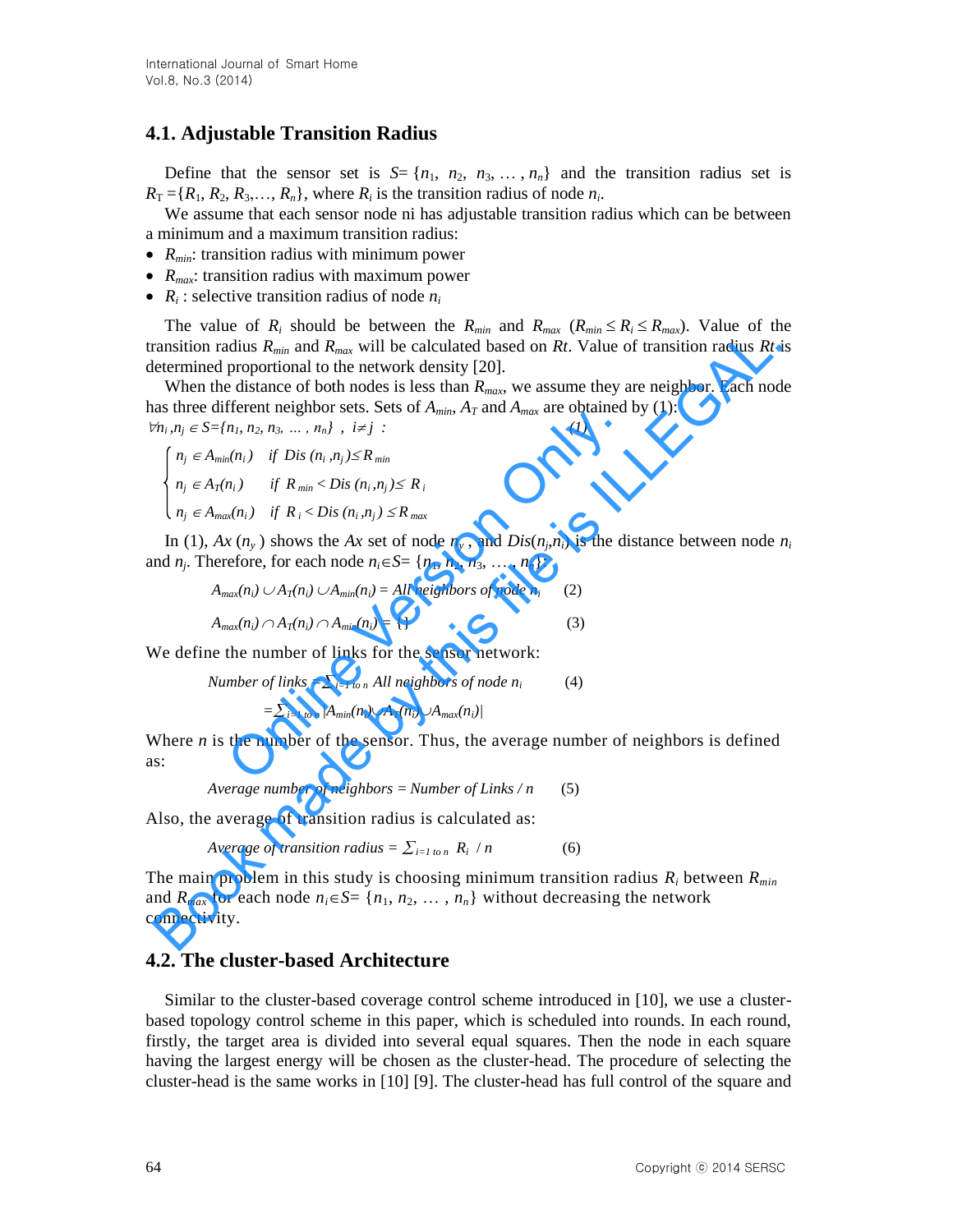it will choose transition radius of nodes. In the next round, another sensor set will be selected as the cluster head. So the energy consumption among all the sensors can be balanced well [10].

## **4.3. Energy Consumption Analysis**

According to different energy consumption models, the energy consumed by a sensor node to deal with a transmission task is proportional to  $r^2$  or  $r^4$ , where r is the transition radius of node [10, 13]. In this paper, we take the energy consumption of the transition task as  $u.r^2$ , where *u* is the factor.

$$
E(r) = u \cdot r^2 \tag{7}
$$

Thus, the energy consumption of the sensor set, which is related to the sum of the sensor's transition radius squared, is defined as [10]:

$$
E_{total} = E(R_T) = \sum_{i=1 \text{ to } n} E(R_i) = u \sum_{i=1 \text{ to } n} R_i^2 \tag{8}
$$

So, the energy consumption per area is shown as the following:

$$
E_{perArea} = E_{total}/A_{area} = u. \sum_{i=1 \text{ to } n} R_i^2 / A_{area}
$$
 (9)

Also, for the brief of the energy consumption analysis, we only consider the energy consumed by the transmission function, and do not include the energy consumption of calculations and sensing [10].

#### **4.4. The Complete Connectivity of the Sensor Network**

In this paper, we will deal with the nodes deployed randomly. Assume that each one knows its own location which can be achieved by using some location system [10, 5].

A WSN can be modeled as a graph  $G = (V, E)$ , where V is the set of sensor nodes and E is the set of wireless links [8]. The complete connectivity of the sensor network means the ability of communicating with all of network nodes. Thus, we will define the complete connectivity of the sensor network, *Con*  $(R_T)$ , as (10):  $\sum_{i=1}^{n} E(R_i) = \sum_{i=1}^{n} E(R_i) = u \sum_{i=1}^{n} R_i^2$  (8)<br>
nergy consumption per area is shown as the following:<br>
nergy consumption per area is shown as the following:<br>
only the brief of the energy consumption analysis, we only  $E(r) = u.r^2$ <br>
Thus, the energy consumption of the sensor set, which is related to the sum of the sensor<br>
ransition radius squared, is defined as [10]:<br>  $E_{\text{source}} = E(Rr) = \sum_{i \neq \text{long}} E(R_i) = u.\sum_{i \neq \text{long}} R_i^2$  (8)<br>
So, the energy c

$$
Con(R_T) = \begin{cases} 1 & MCP = n \\ \varepsilon & Else \end{cases}
$$
 (10)

Where *MCP* is the biggest connected component of the sensor network and *n* is the number of the sensor nodes. Also  $\varepsilon$  shows a very small positive number. Thus, we will define the probability of the complete connectivity,  $P_c$ , as (11):

$$
P_C = \sum_{i=1 \text{ to } Nd} \text{Con}_i(R_T) / N_d \tag{11}
$$

In (11),  $N_d$  is the number of different configuration of the sensor network.

#### **5. The Proposed Protocol**

In this section, we propose a topology control solution based on harmony search algorithm and try to decrease the average of transition radius without decreasing the connectivity of the sensor network.

In the proposed algorithm, at first a primary population of transition radii set are selected randomly. Each transition radius set represents one configuration of the sensor network. We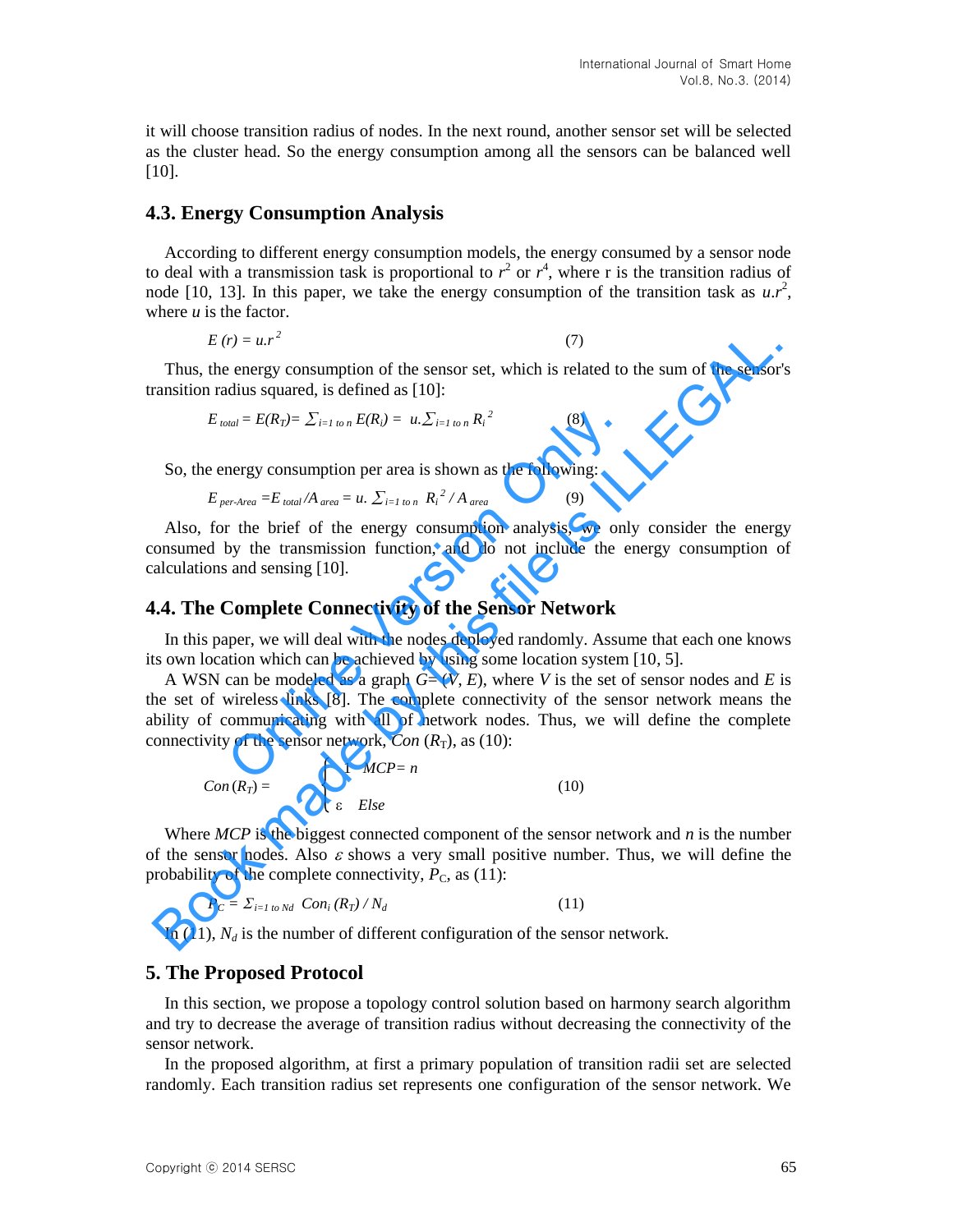consider the mentioned population as Harmony Memory (HM). Then we try to improve the harmony memory by creating a new transition radius set. If the new transition radius set is better than the worst transition radius set existing in the harmony memory, the worst one will be replaced with it. The process of providing new transition radius set and replacing the worst transition radius set with the new one continue until meeting termination criteria. Algorithm continues until achieving a certain number of iteration. Finally, the best transition radius set existing in the harmony memory is selected as the response. So, the proposed algorithm is presented briefly in some steps as follows:

Phase1. The problem and the algorithm parameter initialization:

Step1: Initialize  $A_{min}$ ,  $A_T$  and  $A_{max}$  sets for each node.

Step2: Produce lower bound and upper bound of the transition radius for each node.

Step3: Initialize the algorithm parameters.

Step4: Initialize the harmony memory with the transition radius sets randomly.

Phase2. Repeat the main loop of algorithm until meeting termination criteria:

Step5: Improvise a new transition radius set.

Step6: Update the harmony memory.

Step7: Check the stopping criterion.

In next sections, we describe the proposed algorithm in detail.

# **5.1. Step1: Initialize**  $A_{min}$ ,  $A_T$  and  $A_{max}$  sets for each node

At first, according to (12), the transition radius of each node is set between *Rmin* and *Rmax*.  $\nabla R_i \in R_T = (R_1, R_2, R_3, \ldots, R_n) : R_i \leftarrow R_t$  *(12)* 

As mentioned before, *Rt* is determined proportional to the network density [20].

# **5.2. Step2: Produce Lower Bound and Upper Bound of the Transition Radius for each Node**  Repeat the main loop of algorithm until meeting termin<br>p5: Improvise a new transition radius set.<br>p6: Update the harmony memory.<br>p7: Check the stopping criterion.<br>ections, we describe the proposed algorithm in detail.<br>**:**

The process of calculating lower bound and upper bound of the transition radius for each node  $n_i \in S$ =  $\{n_1, n_2, \ldots, n_n\}$  is as follows:

At first, according to (1) as mentioned before,  $A_{min}$ ,  $A_T$  and  $A_{max}$  sets for all nodes is created. Then,  $A_{min}$ ,  $A_T$  and  $A_{max}$  sets are updated for node  $n_i$ . For this purpose, according to (13), whenever one node of  $A_T(n_i)$  and  $A_{max}(n_i)$  sets is accessible through nodes that are in  $A_{min}(n_i)$ set, that will be removed from these sets and adds to  $A_{min}(n_i)$  set (see Figure 1(*a*)). Also, whenever one node of  $A_{max}(n_i)$  sets is accessible through nodes that are in  $A_T(n_i)$  set, that will be removed from  $A_{max}(n_i)$  set and adds to  $A_T(n_i)$  set (see Figure 1(*b*)). Step2: Produce lower bound and upper bound of the transition radius for eac<br>node.<br>
Step3: Initialize the algorithm parameters.<br>
Step4: Initialize the harmony memory with the transition radius sets randomly.<br>
Phase2. Repea

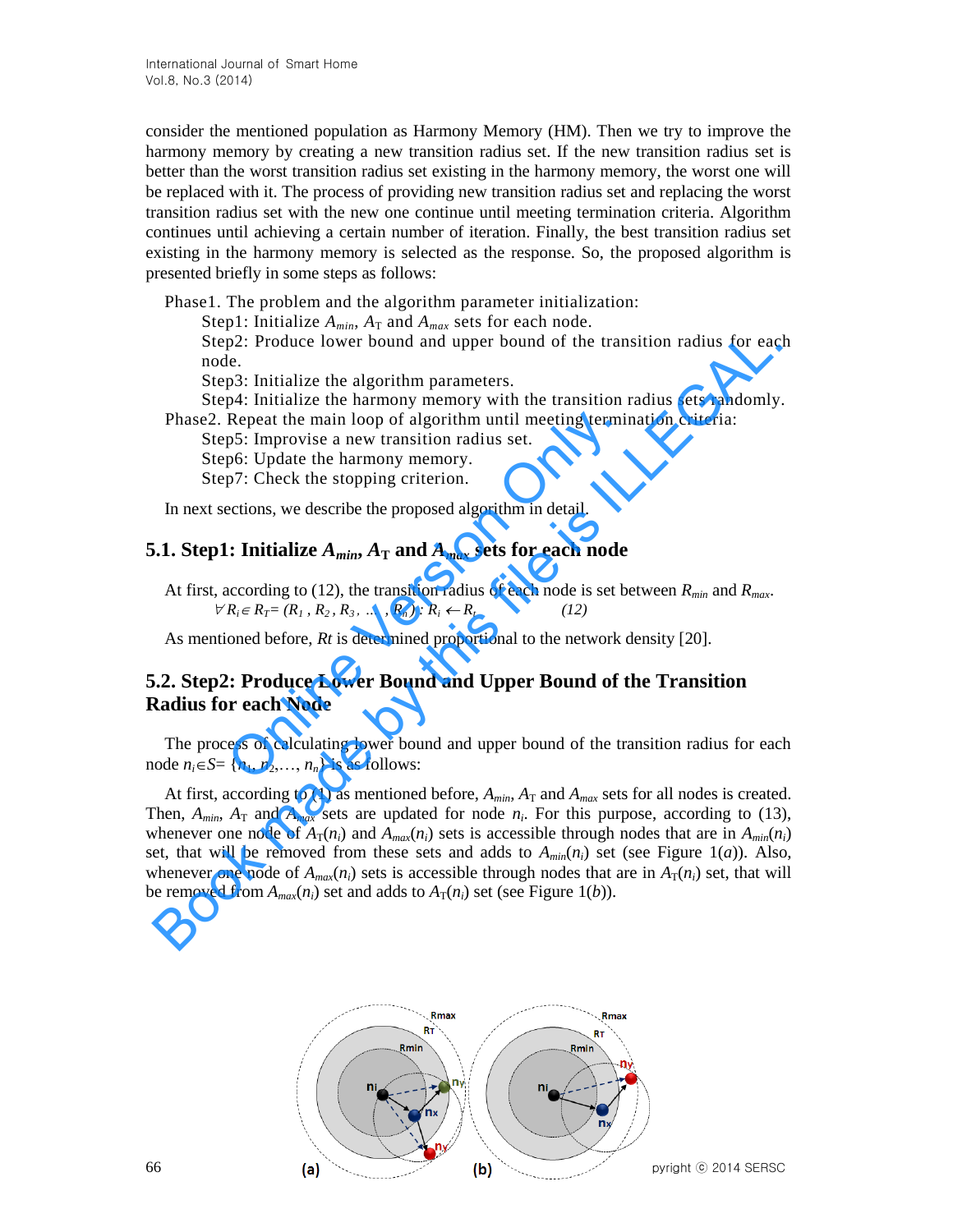# **Figure 1. Updating the**  $A_{min}$ **,**  $A_{T}$  **and**  $A_{max}$  **Sets**

$$
n_i \in S = \{n_1, n_2, n_3, \dots, n_n\}:
$$
\n
$$
\forall n_x \in A_{min}(n_i) \exists n_y \in A_{min}(n_x) \text{ AND}
$$
\n
$$
(n_y \in A_T(n_i) \text{ OR } n_y \in A_{max}(n_i)) \Rightarrow
$$
\n
$$
\begin{cases}\nA_{min}(n_i) \leftarrow A_{min}(n_i) + n_y \\
A_T(n_i) \leftarrow A_T(n_i) - n_y \text{ OR } A_{max}(n_i) \leftarrow A_{max}(n_i) - n_y\n\end{cases}
$$
\n
$$
\forall n_x \in A_T(n_i) \exists n_y \in A_{min}(n_x) \text{ AND } n_y \in A_{max}(n_i) \Rightarrow
$$
\n
$$
\begin{cases}\nA_T(n_i) \leftarrow A_T(n_i) + n_y \\
A_{max}(n_i) \leftarrow A_{max}(n_i) - n_y\n\end{cases}
$$
\n(13)\n(14)

In (13),  $A_X(n_i)$  shows the  $A_X$  set of node  $n_i$ . Then, regarding  $A_T(n_i)$  and  $A_{max}(n_i)$  conditions, we determine the transition radius range for node  $n_i$ . The method of determining the transition radius range is calculated according to the four conditions:

$$
\int_{R_{min}}^{R_{min}} (n_i) \leftarrow A_{min}(n_i) + n_y
$$
\n
$$
\int_{A_T(n_i)}^{R_{min}} (n_i) \leftarrow A_{min}(n_i) + n_y
$$
\n
$$
\int_{A_T(n_i)}^{R_{min}} (n_i) \leftarrow A_{min}(n_i) + n_y
$$
\n
$$
\int_{A_T(n_i)}^{R_{min}} (n_i) \leftarrow A_{min}(n_i) + n_y
$$
\n
$$
\int_{A_{max}}^{R_{min}} (n_i) \leftarrow A_{min}(n_i) + n_y
$$
\nIn (13),  $A_X(n_i)$  shows the  $A_X$  set of node  $n_i$ . Then, regarding  $A_T(n_i)$  and  $A_{max}(n_i)$  conditions.  
\nwe determine the transition radius range for node  $n_i$ . The method of determining the transition radius range is calculated according to the four conditions:  
\n $n_i \in S = \{n_i, n_2, n_3, \ldots, n_n\}$ :\n
$$
\int_{I}^{R_{T}(n_i)} \neq \emptyset \text{And } A_{max}(n_i) = \emptyset \text{ Then,}
$$
\n
$$
\int_{R_{max}}^{R_{max}} \leftarrow \frac{1 = \{R_{min}, R_{min}\}}{R_{min}} = \emptyset \text{ Then,}
$$
\n
$$
\int_{R_{max}}^{R_{max}} \leftarrow \frac{1 = \{R_{min}, R_{min}\}}{R_{min}} = \emptyset \text{ Then,}
$$
\n
$$
\int_{R_{max}}^{R_{max}} \leftarrow \frac{1 = \{R_{min}, R_{min}\}}{R_{min}} = \emptyset \text{ Then,}
$$
\n
$$
\int_{R_{max}}^{R_{max}} \leftarrow \frac{1 = \{R_{min}, R_{min}\}}{R_{min}} = \emptyset \text{ Then,}
$$
\n
$$
\int_{R_{max}}^{R_{max}} \leftarrow \frac{1 = \{R_{min}, R_{min}\}}{R_{min}} = \{R_{i}, R_{max}\}
$$
\n
$$
\int_{R_{max}}^{R_{max}} \leftarrow \frac{1 = \{R_{min}, R_{max}\}}{R_{max}} = \{R_{min}e^{R_{i}}, R_{max}\}
$$
\nThus, we perform a transition radius ranges set,  $R_{range}$ , as:  
\n
$$
R_{range} = \{R_{range} \mid R_{range} \mid R_{low} \mid R_{low} \mid
$$

- Thus, we perform a transition radius ranges set, *Rrange*, as:  $R_{range} = \{ R_{range} \land R_{range} \land R_{range} \land R_{range} \land R_{P} \}$  (15)
- Now, the transition radius of each node can be only within its determined range:  $\forall n_i \in S = \{n_1, n_2, ..., n_n\}: R_i \in R_{range}$   $\hat{i} = \{R_{low}^{\hat{i}}, R_{up}^{\hat{i}}\}$  (16)

## **5.3. Step3. Initialize the Algorithm Parameters**

In this step, the optimization problem is specified as follows:

$$
Maximize f(R_T) = Con (R_T) \times (1/(E_{total} (R_T) + \gamma)) \tag{17}
$$

Where  $R_T$  is the transition radius set;  $\gamma$  shows very small positive number that should be selected properly such a way that  $f(R_T)$  function value doesn't exceed the threshold value. The amount of function Con  $(R<sup>i</sup><sub>T</sub>)$  is calculated according to (10).

As mentioned before,  $E_{total}$  ( $R_T$ ) is the transition energy consumption of the sensor network based on (8), so:

If Con 
$$
(R_T)=1 \Rightarrow f(R_T) = (1/(E_{total}(R_T) + \gamma)) \Rightarrow (18)
$$
  
\nMaximum  $f(R_T) = f(R_{MIN})$ ,  $R_{MIN} = (R_{min}, R_{min}, \dots, R_{min})$ .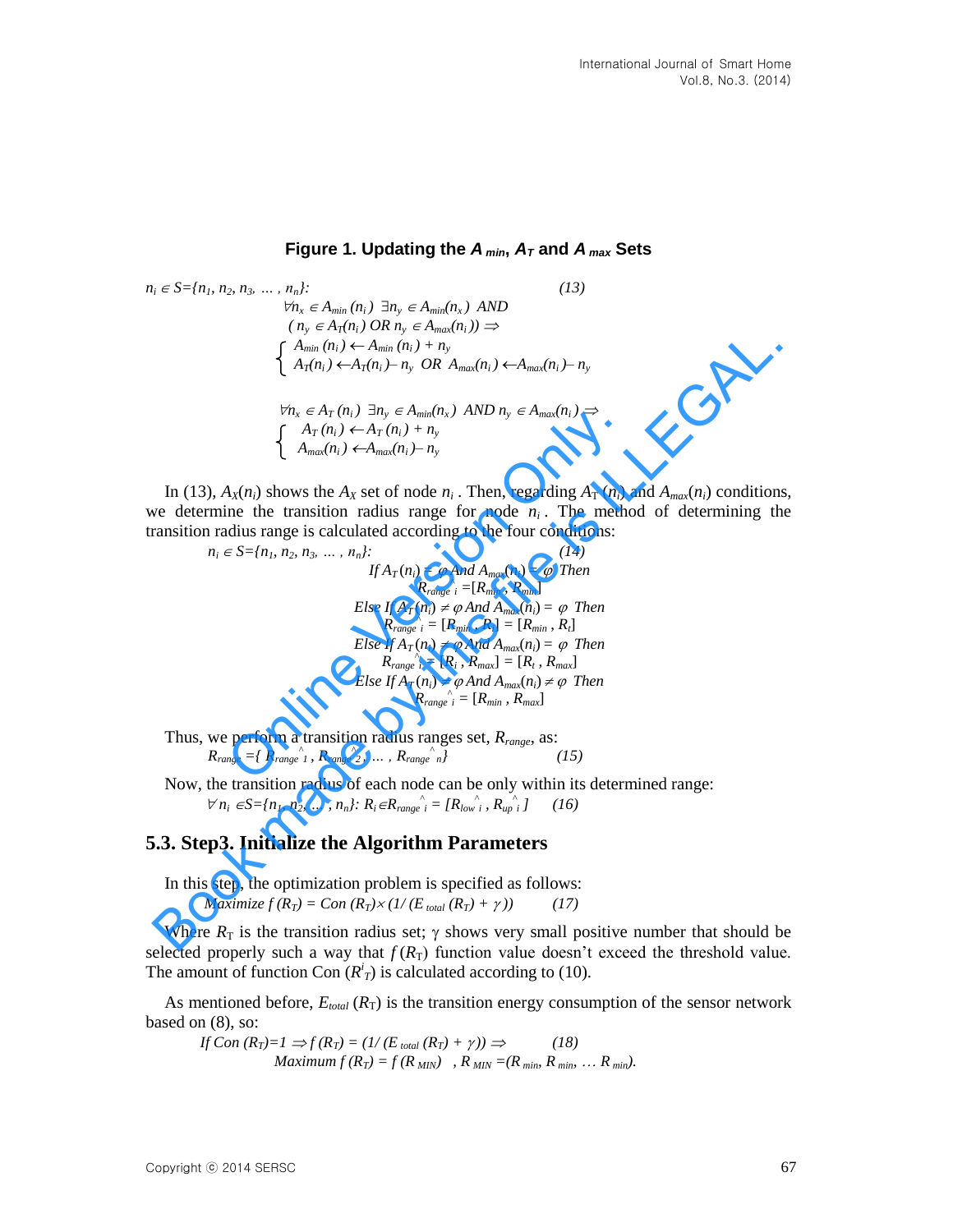Therefore, according to (18),  $f(R_T)$  function value is in inverse ratio to the energy consumption.

Also, the HS algorithm parameters are also initialized in this step [14]:

- *HMS*: The harmony memory size (or the number of the transition radius sets in the harmony memory.
- *HMCR*: The harmony memory considering rate.
- *PAR*: pitch adjusting rate.
- *NI*: The number of improvisations, or stopping criterion.

#### **5.4. Step4.Initialize the Harmony Memory**

The Harmony Memory (*HM*) is a memory location where all transition radius sets are stored. In this step, we consider a Harmony Memory consists of one *HMS* group of the transition radius sets according to Fig. 2. Each the transition radius set,  $R^i$ <sub>T</sub> =  $(R_1^i, R_2^i, \ldots, R_n^i)$ , represents one configuration of sensor network such a way that the transition radius of each *j* th node equals to  $R_i^i$ . The fitness value of this configuration is shown by  $f(R^i_T)$ . The Harmony Memory (*FIM*) is a memory location where all transition radius sets an<br>
transition radius sets are order a Harmony Memory consists of one *HMS* group of the<br>
ransition radius sets a cocording to Fig. 2. Each

R<sub>2</sub>, ..., R<sub>n</sub>'), represents one configuration of sensor network  
ion radius of each *j* th node equals to R<sup>*i*</sup><sub>j</sub>. The fitne  
on is shown by 
$$
f(R^i_T)
$$
.  
  
\nHM=
$$
\begin{bmatrix}\nR_1^1 & R_2^1 & \cdots & R_{n-1}^1 & R_n^1 \\
R_1^2 & R_2^2 & \cdots & R_{n-1}^2 & R_n^2 \\
\vdots & \vdots & \vdots & \vdots & \vdots \\
R_1^{HMS-1} & R_2^{HMS-1} & \cdots & R_m^{HMS-1} & R_m^{HMS-1} \\
R_1^{HMS} & R_2^{HMS} & \cdots & R_{n-1}^{HMS} & R_m^{HMS}\n\end{bmatrix}\nf(R^{HMS})
$$
  
\nThe Harmony Memory (HM) is a Memory Location who  
\nRadius Sets are Stored  
\n $n \times HMS$  matrix of transition radii will be obtained. According  
\n $n \times HMS$  matrix of transition radii will be obtained. According  
\n $i = R_{low}{}^{k_1}_{i} + rand() \times (R_{up}{}^{k_1}_{i} - R_{low}{}^{k_1}_{i}) \quad j = 1, 2, ..., n$  (19)  
\n $i = 1, 2, 3, ..., HMS$ 

#### **Figure 2. The Harmony Memory (HM) is a Memory Location where all Transition Radius Sets are Stored**

So, one  $n \times HMS$  matrix of transition radii will be obtained. According to (19), these transition radii are initialized randomly:

$$
R^{i}_{j} = R_{low}{}^{^{\wedge}}_{i} + rand() \times (R_{up}{}^{^{\wedge}}_{i} - R_{low}{}^{^{\wedge}}_{i}) \quad j = 1, 2, ..., n \quad (19)
$$
  
  $i = 1, 2, 3, ..., HMS$ 

Where *rand()* is a random number between 0 and 1. *HMS* is harmony memory size (*i.e.*, the number of the transition radius sets in the harmony memory) and n is the number of nodes.

The fitness value of each transition radius set  $R_{\text{T}}^i$  is represented by  $f(R_{\text{T}}^i)$  and it is calculated by (20):

$$
f(R^{i}_{T}) = Con \ (R^{i}_{T}) \times (1/(E_{total} (R^{i}_{T}) + \gamma)) \qquad (20)
$$
  

$$
R^{i}_{T} = (R^{i}_{I}, R^{i}_{2}, R^{i}_{3}, ..., R^{i}_{N}) , i = I, 2, 3, ..., HMS
$$

As mentioned before,  $E_{total} (R<sup>i</sup><sub>T</sub>)$  is the transition energy consumption based on (8) and the amount of function  $C(R^i_T)$  is calculated according to (10).

## **5.5. Step5. Improvise a Transition Radius Set**

Generating a new transition radius set is called 'improvisation'. A new transition radius set,  $R'_T=(R'_1, R'_2, \ldots, R'_N)$ , is generated based on three rules [14]:

- Memory consideration
- Random selection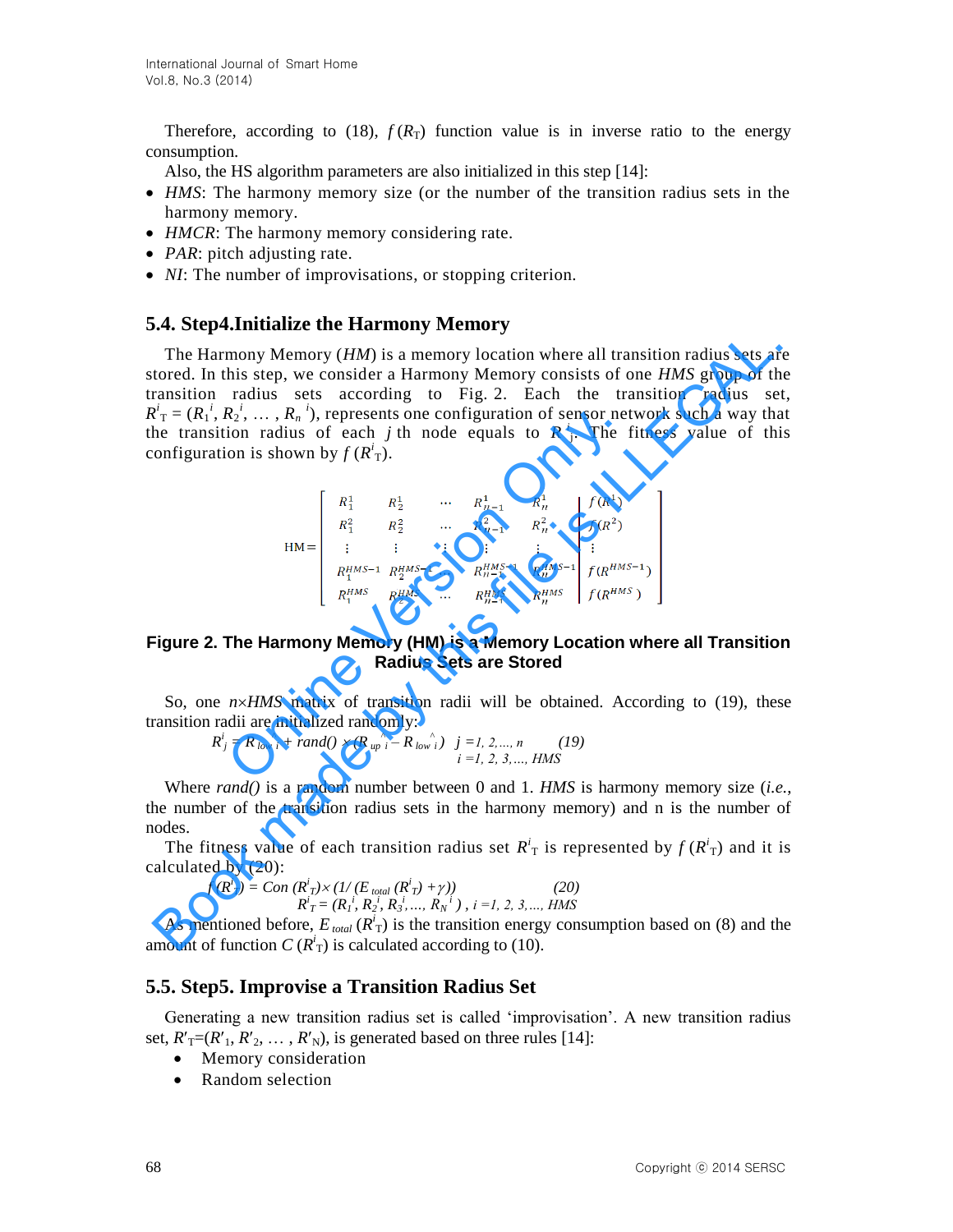#### • Pitch adjustment

In this step, memory consideration, pitch adjustment or random selection is applied to each radius of the new transition radius set  $R'_{\text{T}}=(R'_{1}, R'_{2}, \ldots, R'_{n})$  in turn [14]. Each variable of the new transition radius set,  $R_i \in R_{\text{T}}$ , is calculated as follows:

In the memory consideration, the value of the transition radius *R<sup>i</sup>* is chosen from any of the transition radius values in the specified harmony memory range  $(R'_i, R'^2_i, \ldots, R'^{\text{HMS}}_i)$ . The *HMCR* is the rate of choosing one value from the historical transition radius values stored in the harmony memory.

Also, every transition radius  $R'_{i} \in R'_{i} = \{R'_{i}, R'_{i}, \ldots, R'_{n}\}$  obtained by the memory consideration is examined to determine whether it should be pitch-adjusted [14]:

Pitch adjusting decision for 
$$
R'_i \in R'_T = (R'_i, R'_2, \ldots, R'_n)
$$
:

\n
$$
R'_i = \begin{cases} Yes & with probability PAR \\ No & with probability (1-PAR) \end{cases} \tag{21}
$$

*PAR* parameter is the rate of the pitch adjustment. The value of *PAR* defines the rate of doing pitch adjustment, and the value of (1-*PAR*) defines the rate of doing nothing. If the pitch adjustment is applied, *R<sup>i</sup>* is changed as follow:

$$
R'_{i} \leftarrow R'_{i} \pm rand() \times ((R_{up}^{\wedge_{i}} - R_{low}^{\wedge_{i}}) \times \mu)
$$
 (22)

Where  $\mu$  is a constant factor between 0 and 1 (e.g.  $\mu=0.5$ ).

In the random selection, the value of the transition radius  $R_i$  is chosen from the possible range of values randomly (*i.e.*, one value between  $[R_{low}^{\wedge}i, R_{up}^{\wedge}i]$ ). (1-*HMCR*) is the rate of the random selection. Thus:

Pitch adjusting decision for 
$$
R'_i \in R'_i = R'_{i-1}, R'_2, ..., R'_n
$$
):\n
$$
R'_i = \begin{cases}\nY_{es} & \text{with probability } PR \\
N_0 & \text{with probability } (1-PAR) \\
N_0 & \text{with probability } (1-PAR)\n\end{cases}
$$
\n(21)\n
$$
PAR \text{ parameter is the rate of the pitch adjustment. The value of } PAR \text{ defines the rate of } \text{Isomorphism, and the value of } (1-PAR) \text{ defines the rate of } \text{Isomorphism, and the value of } (1-PAR) \text{ defines the rate of } \text{Isomorphism, and the value of } (1-PAR) \text{ defines the rate of } \text{Isomorphism, and the value of } (1-PAR) \text{ defines the rate of } \text{Isomorphism, and the value of } (1-PAR) \text{ defines the rate of } \text{Isomorphism, and the value of } (1-PAR) \text{ defines the rate of } \text{Isomorphism, and the value of } \text{Isomorphism, and the value of } \text{Isomorphism, and the value of the transition radius } R'_i \text{ is chosen from the possible image of values randomly (i.e., one value between } [R_{low}^i, R_{up}^i])
$$
.\n
$$
(1-HMCR) \text{ is the rate of the random selection. Thus:\n
$$
R'_i \leftarrow \begin{cases}\nR'_i \in \{R_i^1, R_i^2, R_i^3, ..., R_i^{RMS}\} & \text{with probability } HMCR \\
R'_i = R_{low}^i + \text{rand} \cup (R_{up}^i, R_{low}^i, R_{low}^i) & \text{with probability } (1-HMCR) \\
R'_i = R_{low}^i + \text{rand} \cup (R_{up}^i, R_{low}^i, R_{low}^i) & \text{with probability } (1-HMCR) \\
\text{where } \text{rand}(i) \text{ is a random number between } 0 \text{ and } 1. \text{ Also, as already stated, } R_{low}^i \text{ and } R_{up}^i \text{ are the lower and upper bounds for transition radius of } \text{inomorphism, and the value of the function  $R_{low}^i \text{ and } R_{low}^i \text{ and } R_{up}^i \text{ is the same as } R'_i \text{ is the same as } R'_i \text{ is the same as } R'_i \text{ is the same as } R'_i \text{ is the same as } R'_i \text{ is the same as } R'_i \text{ is the same as } R'_i \$
$$
$$

Where *rand*(*)* is a random number between 0 and 1. Also, as already stated,  $R_{low}$ <sup>2</sup> and  $R_{up}$ <sup>2</sup> are the lower and upper bounds for transition radius of node *n<sup>i</sup>* .

## **5.6. Step6. Update the Harmony Memory**

If the new transition radius set,  $R'_T = (R'_1, R'_2, \ldots, R'_n)$ , is better than the worst transition radius set existing in the harmony memory, the worst one will be replaced with it.

$$
((\forall R^j \in HM \ f(R^{worst}) \le f(R^j)) \ and \ f(R^{worst}) \le f(R^r_T)) \Rightarrow
$$
  
\n
$$
R^{worst} = (R^w_L, R^w_L, ..., R^w_R) \leftarrow R^r_T = (R^r_L, R^r_L, ..., R^r_R)
$$
\n
$$
(24)
$$

## **5.7. Step7. Check stopping criterion**

The main loop of algorithm continues until achieving a certain number of iteration. According to (25), after terminating the main loop of algorithm, the transition radius set with most objective function is selected among transition radius sets existing in the harmony memory.

$$
R^{Best} = (R_1^{Best}, R_2^{Best}, \dots, R_N^{Best}) \text{ is answer if:}
$$
 (25)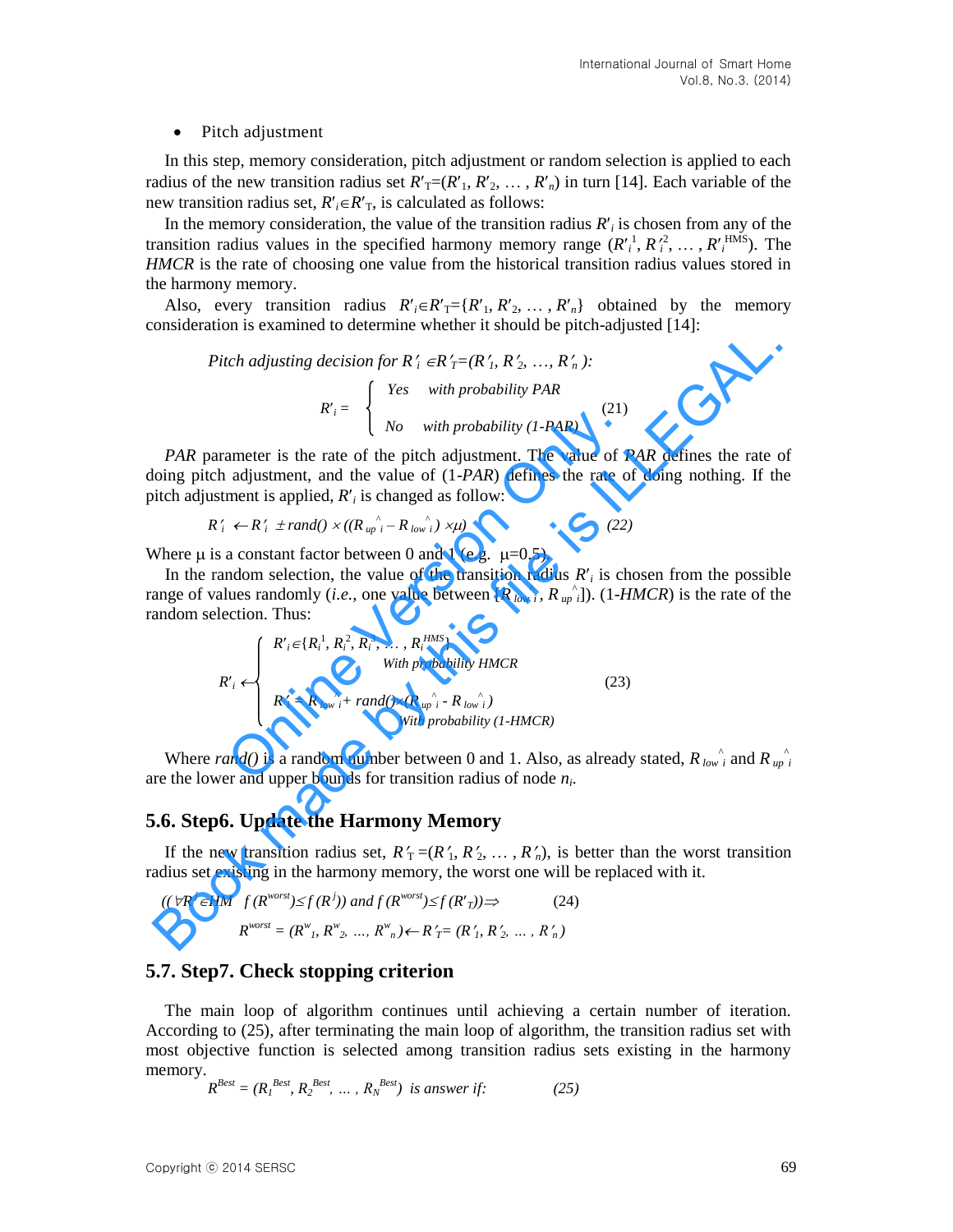$\exists R^{Best} \in HM: \ \forall R^{j} \in HM \ \Rightarrow \ f(R^{Best}) \geq f(R^{j})$ 

Thus, according to (26):

$$
R^{\overline{Best}} = (R_1^{\overline{Best}}, R_2^{\overline{Best}}, \dots, R_N^{\overline{Best}}) \text{ is answer if:}
$$
  

$$
\forall n_i \in S = \{n \in \{n \in \mathbb{N}, n \in \mathbb{N} \} : R_i \leftarrow R_i^{\overline{Best}} \tag{26}
$$

## **6. Simulation Results**

In this section, our proposed protocol is simulated and compared to *RAA-2L*, *RAA-3L* [21], and *HOM* [20] using NS2 simulator.

## **6.1. Simulation Environment**

We considered  $500 \times 500 \, m^2$  area for these simulations. We deploy the sensor nodes randomly in the target area. The number of sensor nodes, *n*, in different configurations is considered from 50 to 250 sensor nodes. Each node has a transition range between *Rmin* and *Rmax*. *Rmin* and *Rmax* transition radius are considered 0.8×*Rt* and 1.25×*Rt* respectively. Table I represents the *Rt*, *Rmin* and *Rmax* transition values for different configurations of the sensor network. The threshold value for the number of performing the main loop of the algorithm considered 300 (*NI*=300). The parameters values for simulation are shown in Table II. The results mentioned in next sections show the average of performing protocols for one hundred random deployments. and  $R_{max}$  transition radius are considered  $0.8 \times Rt$  and  $1.25 \times$ <br>the  $Rt$ ,  $R_{min}$  and  $R_{max}$  transition values for different configure<br>The threshold value for the number of performing the main<br>300 ( $NI=300$ ). The paramet **1.1. Simulation Environment**<br>
We considered 500x-500 *m*<sup>2</sup> area for these simulations. We deploy the sensor node<br>
andomly in the target area. The number of sensor nodes, *n*, in different configurations in<br>
and band fla

**Table I. The Minimum and Maximum Transition Radius Values for Simulation** 

| Number of nodes | 50             | ◡                    | 100            | つく<br>رے ہ | 150    | $\overline{\phantom{a}}$<br>◡ | 200          | $\cap \cap \infty$<br>رے کے | 250  |
|-----------------|----------------|----------------------|----------------|------------|--------|-------------------------------|--------------|-----------------------------|------|
| Rmin            | 109            | O <sub>7</sub><br>O, | $\overline{a}$ | 69         | 64     | 59                            | ΕП           | 56                          | ر. ر |
| Rt              | $\Omega$<br>٥ı | 70<br>ν              | 62             | 55         | -<br>ັ | 47                            | 46           | 45                          | 44   |
| Rmax            | 136            | 109                  | 96             | 86         | 80     | 7/                            | $\mathbf{r}$ | 70                          | 69   |

**Table II. The Parameters Values for Simulation** 

| $\mathbf{r}$<br>Parameter | NI  | <b>HMS</b>    | <b>HMCR</b>                   | <b>PAR</b>     | $\sim$ | ۰     | Nd  |
|---------------------------|-----|---------------|-------------------------------|----------------|--------|-------|-----|
| alue                      | 300 | - -<br>◡<br>ັ | $O \subset$<br>$\sim$<br>J.OJ | $\cap$<br>∪.∪∠ |        | 0.001 | 100 |

Three metrics are used for evaluations. These metrics are: the average of transition radius, the average number of neighbors, and the probability of the complete connectivity.

#### **6.2. Comparing with other Protocols**

In the first experiment, we measured average of the transition radius of the network for *EETCP*, *RAA-2L*, *RAA-3L* and *HOM* protocols. The purpose of this experiment is to evaluate the ability of the proposed protocol to decrease average of the transition radius. Note that, in *MIN-RANGE*, all the nodes have minimum transition radius (*Rmin*). Also, in *MAX-RANGE*, all the nodes have maximum transition radius  $(R_{max})$ . The results of this simulation are depicted in Figure 3(*a*) and Table III. As can be seen, *EETCP* has less average of transition radius and *HOM* has maximum average of transition radius. Note that, against other protocols, the proposed protocol doesn't use a predetermined transition radius.

In second experiment, the average numbers of neighbors for *EETCP*, *RAA-2L*, *RAA-3L* and *HOM* protocols are measured. The purpose of this experiment is to evaluate the ability of the proposed protocol to decrease the number of neighbors. The results of this experiment are depicted in Figure 3(*b*) and Table IV. As can be seen in Figure 3(*b*), the average number of neighbors in the *EETCP* is less than those of other protocols. Note that a lower number of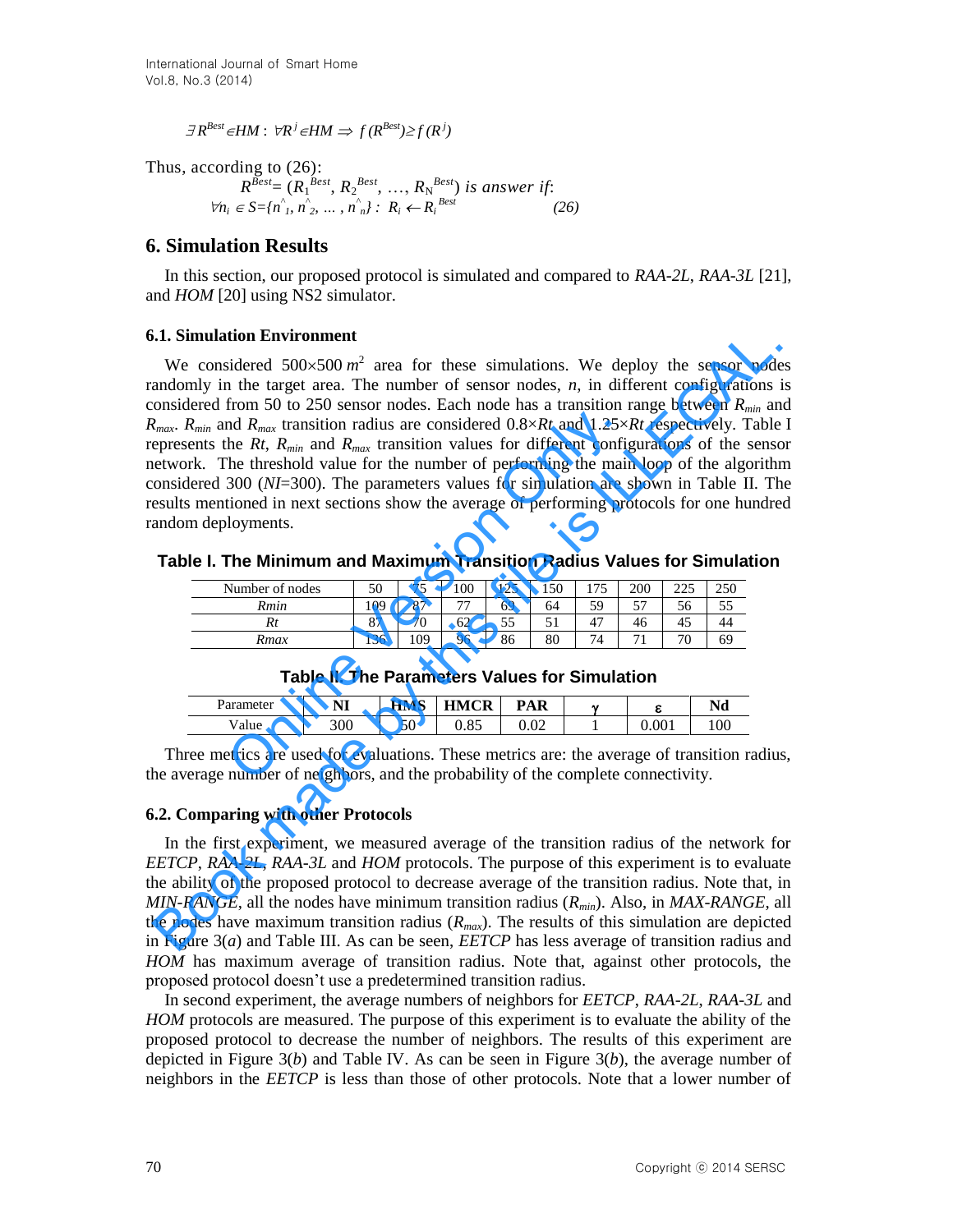neighbors results in lower interference between the nodes. Decreasing of the neighbors directly results in decreasing the transition radius. But note that decreasing the neighbors and also the transition radius is useful if the network connectivity is remained (is not removed). This problem will be evaluated accurately in next experiment.

In the last experiment, the network connectivity in *EETCP* is measured and compared to *RAA-2L*, *RAA-3L*, *HOM*, *MIN-RANGE* and *MAX-RANGE* protocols. As mentioned before, in these experiments, we supposed  $N_d$  equal to 100. The probability of the complete connectivity is depicted in Figure 3(*c*) and Table V for *EETCP*, *RAA-2L*, *RAA-3L* and *HOM* protocols. As can be seen in Figure  $3(c)$ , the probability of complete connectivity of the network for *EETCP*, *RAA-2L*, *RAA-3L* and *MAX-RANGE* are almost equal. So, the network connectivity in our protocol is acceptable.

| Number of nodes | 50    | 75       | 100  | 1つち<br>ر ے 1 | 150       | 175  | 200  | 225  | 250  |
|-----------------|-------|----------|------|--------------|-----------|------|------|------|------|
| <i>EETCP</i>    | 96.2  | די<br>6. | 63.3 | 57.1         | 53.7<br>− | 52.2 | 46.1 | 46.3 | 46.1 |
| $RAA-3L$        | 107.3 | 92.1     | 75.1 | 71.5         | 61.1      | 57.1 | 52.6 | 50.1 | 47.4 |
| $RAA-2L$        | 18.1  | 96.1     | 84.3 | 77<br>7.4    | ر. 1      | 66.1 | 60.9 | 57.0 | 52.7 |
| HOM             | 109   | 87       | 77   | 69           | 64        | 59   | 57   | 56   | 55   |

**Table III. Average of Transition Radius** 

| Number of nodes<br><b>EETCP</b><br>RAA-3L<br>RAA-2L<br><b>HOM</b>        | 96.2<br>107.3<br>118.1<br>109 | 77.6<br>92.1 | 100          |      | 125          | 150                                          | 175  | 200  |      | 250<br>225   |
|--------------------------------------------------------------------------|-------------------------------|--------------|--------------|------|--------------|----------------------------------------------|------|------|------|--------------|
|                                                                          |                               |              | 63.3         |      | 57.1         | 53.7                                         | 52.2 | 46.1 |      | 46.1<br>46.3 |
|                                                                          |                               |              | 75.1         |      | 71.5         | 61.1                                         | 57.1 | 52.6 |      | 47.4<br>50.1 |
|                                                                          |                               | 96.1         | 84.3         |      | 77.4         | 71.5                                         | 66.1 | 60.9 |      | 52.7<br>57.0 |
|                                                                          |                               | 87           | 77           |      | 69           | 64                                           | 59   | 57   |      | 56           |
|                                                                          |                               |              |              |      |              | <b>Table IV. Average Number of Neighbors</b> |      |      |      |              |
| Number of nodes                                                          |                               | 50           | 75           | 100  | 125          | 150                                          | 175  | 200  | 225  | 250          |
| <b>EETCP</b>                                                             |                               | 6.22         | 5.5          | 5.81 | 5.82         | 5.87                                         | 6.0  | 6.02 | 6.52 | 7.23         |
| $RAA-3L$                                                                 |                               | 6.92         | 6.72         | 6.82 | 7.0          | 7.64                                         | 7.63 | 7.64 | 7.88 | 8.39         |
| RAA-2L                                                                   |                               | 7.46         | 7.38         | 7.82 | 7.83         | 8.93                                         | 9.32 | 9.72 | 9.73 | 9.94         |
| <b>HOM</b>                                                               |                               | $8.8\,$      | 8.9          | 9.0  | 9.6          | 9.3                                          | 9.8  | 10.3 | 10.5 | 10.6         |
| MIN-RANGE                                                                |                               | 5.4          | 4.81         | 5.2  | 5.29         | 5.53                                         | 5.41 | 5.57 | 5.87 | 7.09         |
| <b>MAX-RANGE</b>                                                         |                               | 9.96         | 10.1         | 10.4 | 11           | 12.2                                         | 12   | 12   | 13.4 | 14.6         |
|                                                                          |                               |              |              |      |              |                                              |      |      |      |              |
| Table V. The Probability of the Complete Connectivity<br>Number of nodes |                               | 50           | 75           | 100  | 125          | 150                                          | 175  | 200  | 225  | 250          |
| <b>EETCP</b>                                                             |                               | 0.97         | 9.98         | 0.98 | 0.97         | 9.97                                         | 0.98 | 0.97 | 0.97 | 0.98         |
| RAA-3L                                                                   |                               | 0.98         | 0.99         | 0.98 | 0.98         | 0.98                                         | 0.98 | 0.98 | 0.97 | 0.98         |
| RAA-2L                                                                   |                               | 0.99         | 0.99         | 0.98 | 0.99         | 0.98                                         | 0.99 | 0.98 | 0.99 | 0.98         |
| <b>HOM</b>                                                               |                               | 0.06         | 0.08         | 0.07 | 0.07         | 0.05                                         | 0.06 | 0.07 | 0.05 | 0.08         |
| MIN-RANGE<br><b>MAX-RANGE</b>                                            |                               | 0.02<br>0.98 | 0.02<br>0.99 | 0.03 | 0.02<br>1.00 | 0.01                                         | 0.01 | 0.02 | 0.00 | 0.00         |

#### **Table IV. Average Number of Neighbors**

| Table V. The Probability of the Complete Connectivity |      |      |      |      |      |      |      |      |      |  |  |
|-------------------------------------------------------|------|------|------|------|------|------|------|------|------|--|--|
| Number of nodes                                       | 50   | 75   | 100  | 125  | 150  | 175  | 200  | 225  | 250  |  |  |
| <b>EETCP</b>                                          | 0.97 | 9.98 | 0.98 | 0.97 | 9.97 | 0.98 | 0.97 | 0.97 | 0.98 |  |  |
| $RAA-3L$                                              | 0.98 | 0.99 | 0.98 | 0.98 | 0.98 | 0.98 | 0.98 | 0.97 | 0.98 |  |  |
| $RAA-2L$                                              | 0.99 | 0.99 | 0.98 | 0.99 | 0.98 | 0.99 | 0.98 | 0.99 | 0.98 |  |  |
| <b>HOM</b>                                            | 0.06 | 0.08 | 0.07 | 0.07 | 0.05 | 0.06 | 0.07 | 0.05 | 0.08 |  |  |
| <b>MIN-RANGE</b>                                      | 0.02 | 0.02 | 0.03 | 0.02 | 0.01 | 0.01 | 0.02 | 0.00 | 0.00 |  |  |
| <b>MAX-RANGE</b>                                      | 0.98 | 0.99 | 1.00 | 1.00 | 1.00 | 1.00 | 1.00 | 1.00 | 1.00 |  |  |

#### 果麻果 윤 g  $\frac{30}{20}$ ೪ 8 읍  $\frac{8}{2}$ -80  $(a)$ nomber of nodes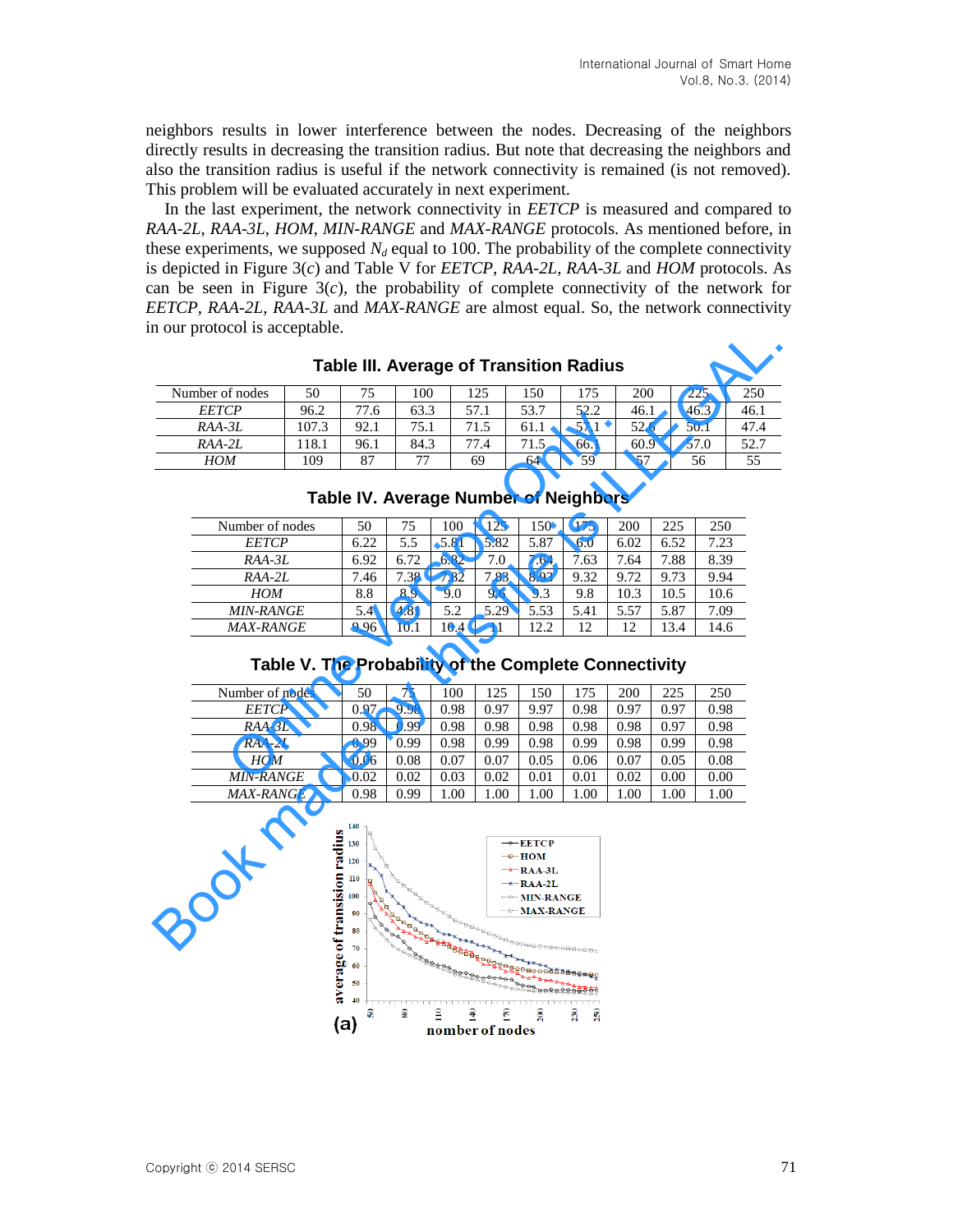

**Figure 3. (***a***) Average of the Transition Radius, (***b***) Average Number of Neighbors, (***c***) Probability of the Complete** 

#### **6.3. Observations**

As can be seen in Figure 3, while nodes have the minimum transition radius  $(R_{min})$ , the state of the network connectivity is very undesirable. Also while the nodes have maximum transition radius  $(R_{max})$ , the number of network links are lot such a way that not only the energy consumption is very high but also the collision within transition radius is lot.

These results can show the prominence of our proposed protocol. While maintaining network connectivity, it could decrease the average of transition radius and the average number of neighbor nodes. Thus it decreases the energy consumption and the interference between sensor nodes. *EETCP* protocol has some advantages compared to the previous protocols. *EETCP* protocol dynamically adjusts the transition radius of the nodes (unlike previous protocols which should select radius values among predefined values). Thus, our protocol has the less average number of neighbors compared to the existing protocols. Also, the energy consumption in our protocol is less than others and the network lifetime will be prolonged. In addition, the network connectivity in our protocol is in the acceptable level. (D) **In the contract a** control in the property of the **EXECT protocol** is the team of the interpretation of the property of the property of the complete term is a set of the **SALLEGAL CO** interpretation **C C** is the se

#### **7. Conclusion**

In this paper, we produced a cluster-based topology control scheme and proposed a new Energy Efficient Topology Control Protocol named *EETCP*. In *EETCP* protocol, proper transition radius determined using HS algorithm. Unlike previous protocols that should select the transition radius values among predefined values, *EETCP* dynamically adjusts transition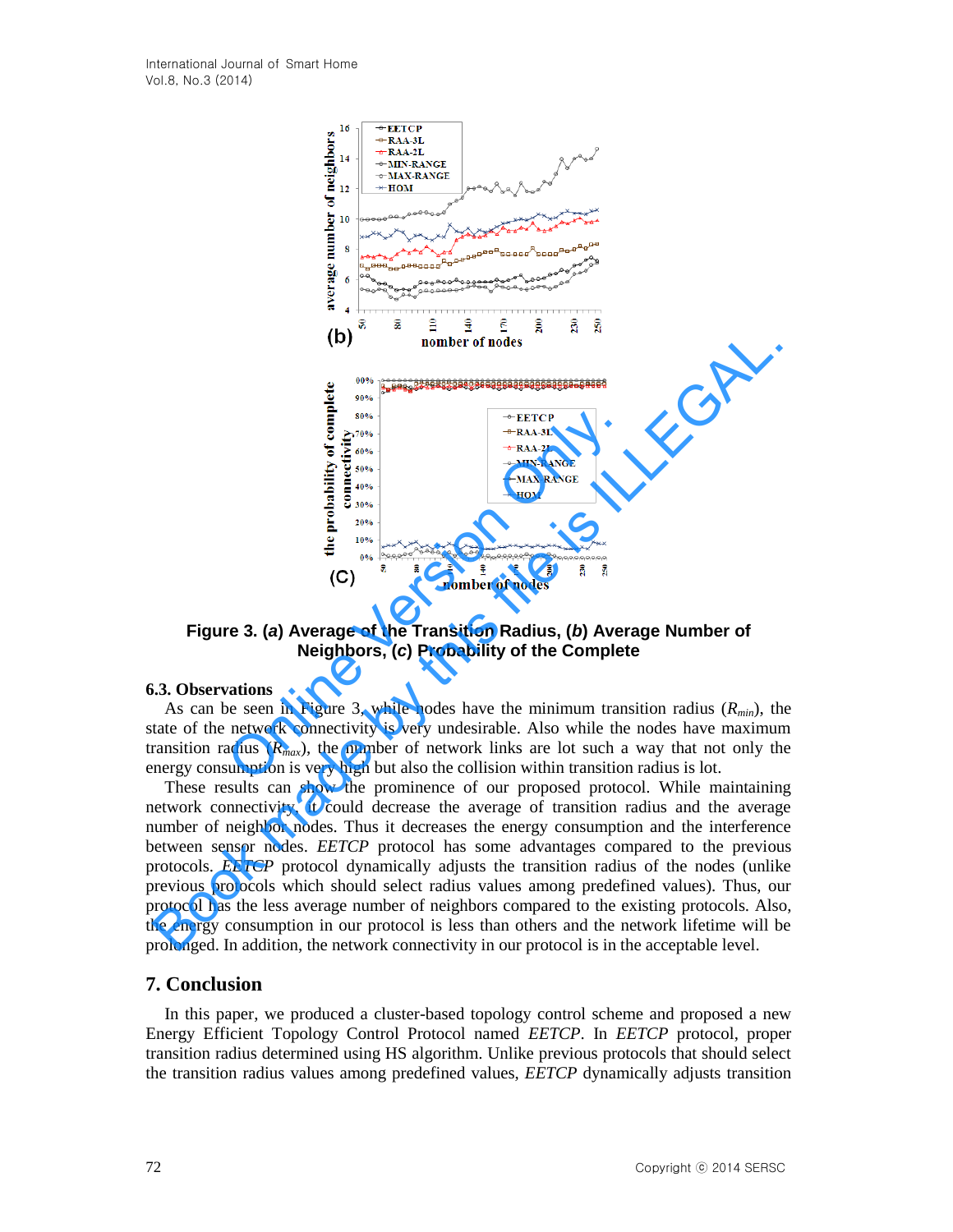radius of nodes. Thus, the proposed protocol has some advantage compared to previous protocols. *EETCP* has less average number of neighbors compared to existing protocols. Also, the energy consumption in *EETCP* is less than others and the network lifetime will be prolonged. In addition, the network connectivity in *EETCP* is in the acceptable level. The proposed protocol is simulated and the above advantages are shown in the simulation results.

## **References**

- [1] M. Al Ameen and K. Kwak, "Social Issues in Wireless Sensor Networks with Healthcare Perspective", The International Arab Journal of Information Technology, vol. 8, no. 1, **(2011)** January.
- [2] B. Alatas, "Chaotic harmony search algorithms", Elsevier, Applied Mathematics and Computation 216, **(2010)**, pp. 2687-2699.
- [3] S. Ali and S. Madani, "Distributed Grid based Robust Clustering Protocol for Mobile Sensor Networks", The International Arab Journal of Information Technology, vol. 8, no. 4, **(2011)** October.
- [4] D. Blough, M. Leoncini, G. Resta and P. Santi, "The k-neighbors protocol for symmetric topology control in ad hoc networks", Proceedings of the ACM MobiHoc 03, **(2003)**, pp. 141-152.
- [5] N. Bulusu, J. Heidemann and D. Estrin, "GPS-less low-cost outdoor localization for very small devices", IEEE Personal Communications, vol. 7, pp. 28-34,2000.
- [6] Z. Geem, J. Kim and G. Loganathan, "A new heuristic optimization algorithm: harmony search", Elsevier, Simulation, vol. 76, no. 2, **(2001)**, pp. 60-68.
- [7] S. M. Jamei, A. Nikdel and A. M. Bidgoli, "GATC: A new Genetic Algorithm-based Topology Control Protocol for Wireless Sensor Networks", The International Conference on Intelligent Network and Computing (ICINC 2010), Kuala Lumpur, Malaysia during, **(2010)** November 26-28.
- [8] S. Jardosh and P. Ranjan, "A Survey: Topology Control for Wireless Sensor Networks", Proceeding of the International Conference on Signal processing, Communications and Networking Madras Institute of Technology (IEEE), Anna University Chennai India, **(2008)** January 4-6, pp. 422-427.
- [9] J. Jia, J. Chen, Y. Wen and G. Chang, "An extensible core-control routing protocol in large scale ad-hoc networks", Proceedings of the 6th International Conference on ITS Telecommunications, Chengdu, China, **(2006)**, pp. 955-958.
- [10] J. Jia, J. Chen, G. Chang, Y. Wen and J. Song, "Multi-objective optimization for coverage control in wireless sensor network with adjustable sensing radius", Elsevier, Computers and Mathematics with Applications, vol. 57, **(2009)**, pp. 1767-1775. stronal Communications, vol. 7, pp. 28-34,2000.<br>
1, J. Kim and G. Loganathan, "A new heuristic optimization algorithm:<br>
on, vol. 76, no. 2, (2001), pp. 60-68.<br>
memi, A. Nikdel and A. M. Bidgoli, "GATC: A new Genetic Algori
- [11] N. Li, J. Hou and L. Sha, "Design and analysis of an mst-based topology control algorithm", Proceedings of the IEEE Infocom, vol. 4, **(2005)** May, pp. 1195-1206.
- [12] X. Li, Y. Mao and Y. Liang, "A Survey on Topology Control in Wireless Sensor Networks", 10th International Conference on Control, Automation, Robotics and Vision, ICARCV, Hanoi, Vietnam, **(2008)** December 17-20.
- [13] M. Lu, J. Wu, M. Cardei and M. Li, "Energy-efficient connected coverage of discrete targets in wireless sensor networks", Proceedings of the International Conference on Computer Networks and Mobile Computing, ICCNMC, Zhangjiajie, China, **(2005)**, pp. 43-52.
- [14] M. Mahdavi, M. Fesanghary and E. Damangir, "An improved harmony search algorithm for solving optimization problems", Elsevier, Applied Mathematics and Computation, vol. 188, **(2007)**, pp. 1567-1579.
- [15] S. Narayanswamy, V. Kawadia, R. S. Sreenivas and P. Kumar, "Power Control in Ad-Hoc networks: Theory, Architecture, Algorithm and Implementation of the COMPOW Protocol", European Wireless Conference-Next Generation Wireless Networks: Technologies, Protocols, Services and Applications. Florence, Italy, **(2002)** February 25-28. 3) S. Air and S. Muchai, "Distributed Grid based Robust Clustering Proceed for Mobile Sensor Networks", The Theoremis and A. Muchai, "Distributed Grid Made Made the restriction of the Samily Proceed for symmetric topology
- [16] M. G. H. Omran and M. Mahdavi, "Global-best harmony search", Elsevier, Applied Mathematics and Computation, vol. 198, **(2008)**, pp. 643-656.
- [17] T. Qiu, F. Xia, L. Feng, G. Wu and B. Jin, "Queueing theory-based path delay analysis of wireless sensor networks", Advances in Electrical and Computer Engineering (AECE), vol. 11, no. 2, **(2011)**.
- [18] V. Rodoplu and T. H. Meng, "Minimum energy mobile wireless networks", Proceedings of the IEEE Journal on Selected Areas in Communications, vol. 17, **(1999)**, pp. 1333-1344.
- [19] P. Santi, "Topology Control in Wireless Ad Hoc and Sensor Networks", ACM Computer Survey, vol. 37, no. 2, **(2005)**, pp. 164-194.
- [20] D. Stauffer and A. Aharony, "Introduction to Percolation Theory", London: Taylor & Francis, **(1994)**.
- [21] A. Venuturumilli and A. Minai, "Obtaining Robust Wireless Sensor Networks Throuh Self-Organization of Heterogeneous Connectivity", Proceedings of the 2006 International Conference on Complex Systems (ICCS'06), Boston, MA, **(2006)** June.